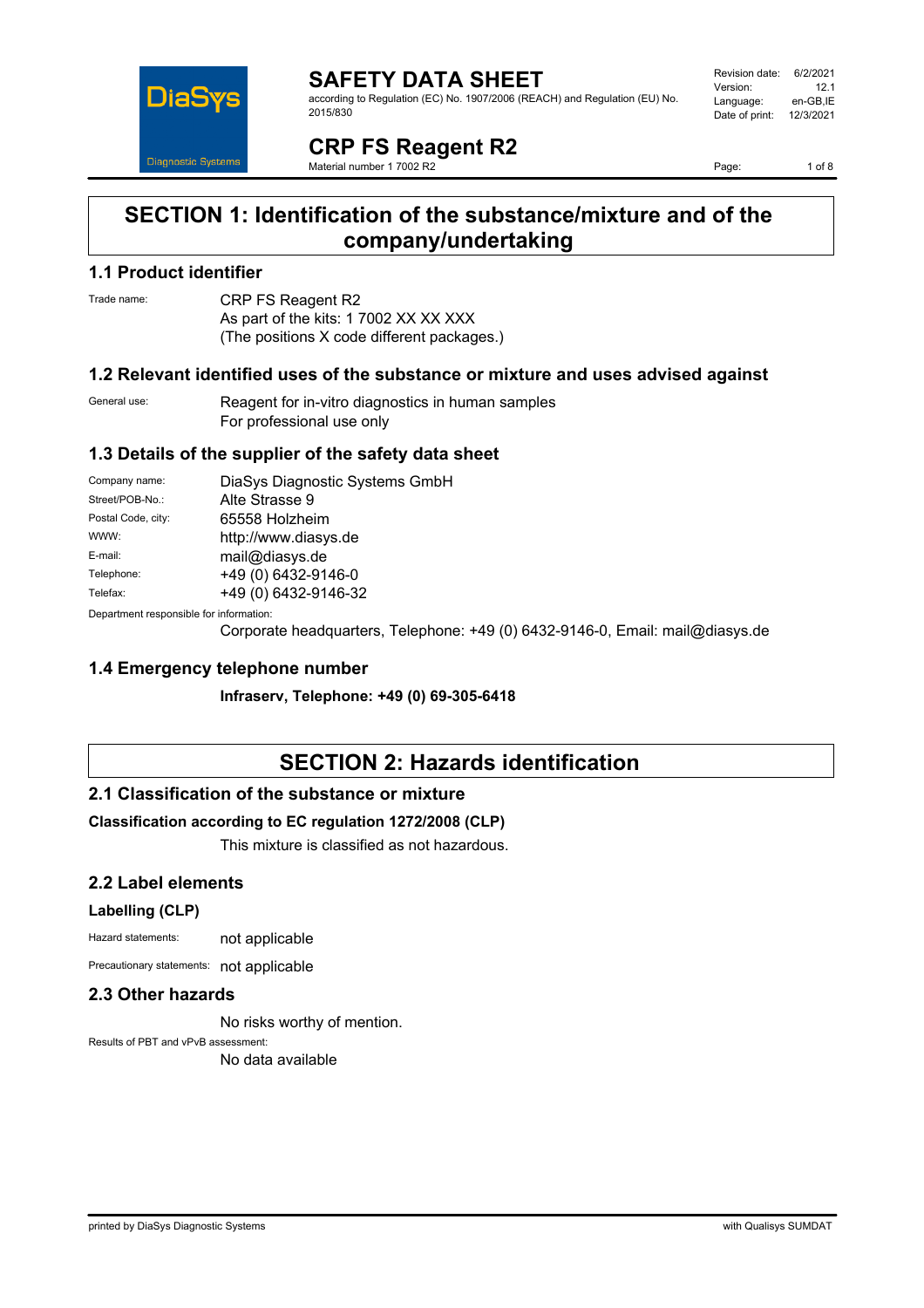

#### **SAFETY DATA SHEET** according to Regulation (EC) No. 1907/2006 (REACH) and Regulation (EU) No. 2015/830

| Revision date: | 6/2/2021  |
|----------------|-----------|
| Version:       | 121       |
| Language:      | en-GB.IE  |
| Date of print: | 12/3/2021 |
|                |           |

**CRP FS Reagent R2** Material number 1 7002 R2

Page: 2 of 8

# **SECTION 3: Composition / information on ingredients**

### 3.1 Substances: not applicable

### **3.2 Mixtures**

Chemical characterisation: Aqueous solution of inorganic salts and organic compounds.

Additional information: Preparation does not contain dangerous substances above limits that need to be mentioned in this section according to applicable legislation. Contains Sodium azide (0.95 g/L) as preservative.

## **SECTION 4: First aid measures**

### **4.1 Description of first aid measures**

In case of inhalation: Provide fresh air. If the casualty has difficulty breathing, call a doctor immediately.

- Following skin contact: Take off contaminated clothing and wash it before reuse. Remove residues with soap and water. In case of skin reactions, consult a physician.
- After eye contact: Immediately flush eyes with plenty of flowing water for 10 to 15 minutes holding eyelids apart. Remove contact lenses, if present and easy to do. Continue rinsing. In case of troubles or persistent symptoms, consult an opthalmologist.
- After swallowing: Rinse mouth thoroughly with water. Do not induce vomiting without medical advice. Have victim drink large quantities of water, with active charcoal if possible. Seek medical attention.

Never give anything by mouth to an unconscious person.

### **4.2 Most important symptoms and effects, both acute and delayed**

No data available

### **4.3 Indication of any immediate medical attention and special treatment needed**

Treat symptomatically.

## **SECTION 5: Firefighting measures**

#### **5.1 Extinguishing media**

Suitable extinguishing media:

Product is non-combustible. Extinguishing materials should therefore be selected according to surroundings.

### **5.2 Special hazards arising from the substance or mixture**

Fires in the immediate vicinity may cause the development of dangerous vapours. In case of fire may be liberated: Nitrogen oxides (NOx), carbon monoxide and carbon dioxide.

### **5.3 Advice for firefighters**

Special protective equipment for firefighters:

Wear self-contained breathing apparatus.

Additional information: Hazchem-Code: -

Do not allow fire water to penetrate into surface or ground water.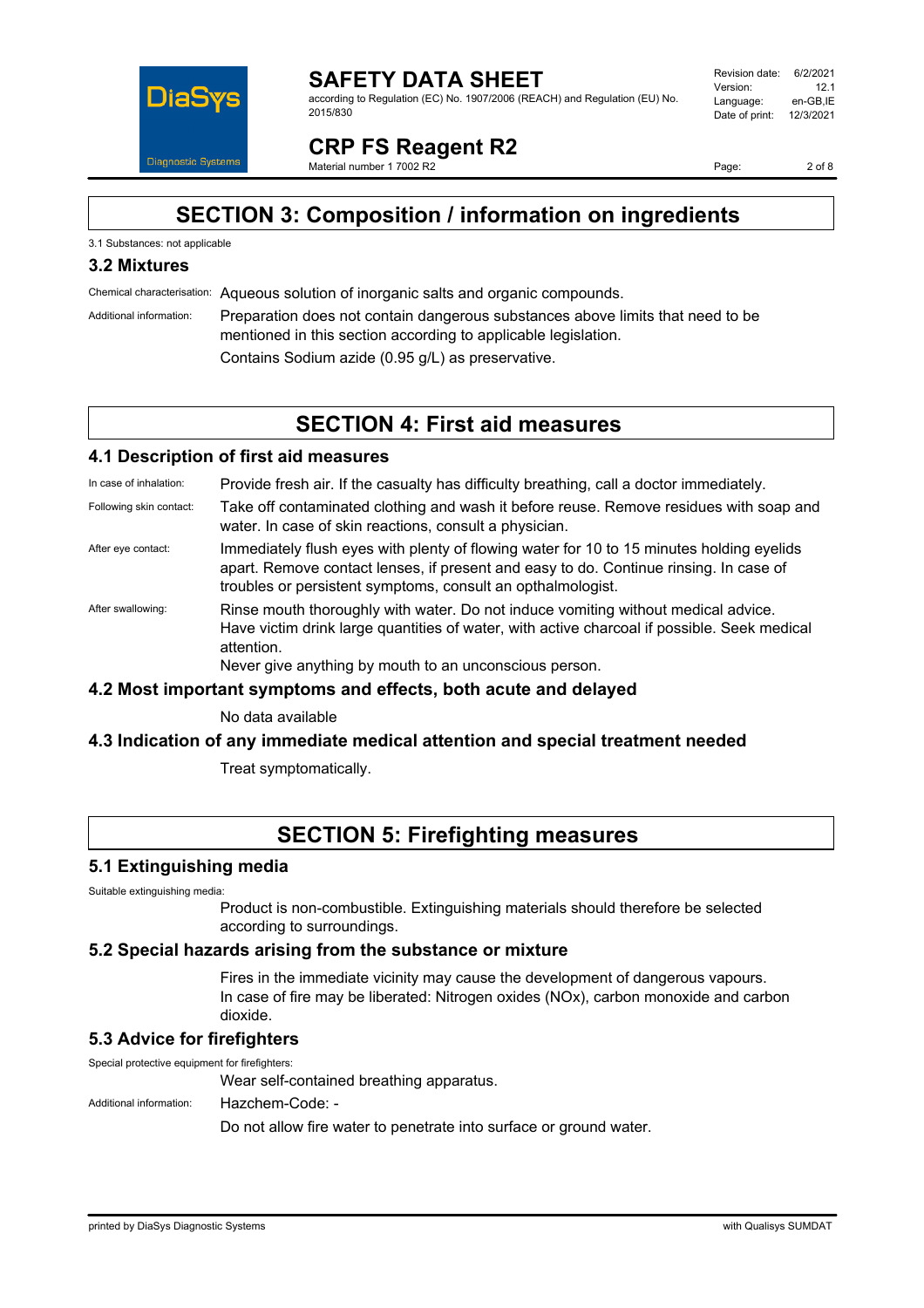

according to Regulation (EC) No. 1907/2006 (REACH) and Regulation (EU) No. 2015/830

Revision date: 6/2/2021 Version: 12.1<br>Language: en-GB IE Language: Date of print: 12/3/2021

## **CRP FS Reagent R2**

Material number 1 7002 R2

Page: 3 of 8

# **SECTION 6: Accidental release measures**

### **6.1 Personal precautions, protective equipment and emergency procedures**

Avoid contact with skin and eyes. Wear appropriate protective equipment. Provide adequate ventilation. Take off contaminated clothing and wash it before reuse.

### **6.2 Environmental precautions**

Do not allow to penetrate into soil, waterbodies or drains.

### **6.3 Methods and material for containment and cleaning up**

Soak up with absorbent materials such as sand, siliceus earth, acid- or universal binder. Store in special closed containers and dispose of according to ordinance. Clean the contaminated area with: disinfectants.

### **6.4 Reference to other sections**

Refer additionally to section 8 and 13.

# **SECTION 7: Handling and storage**

### **7.1 Precautions for safe handling**

Advices on safe handling: Avoid contact with skin and eyes. Wear appropriate protective equipment. Keep all containers, equipment and working place clean. Provide adequate ventilation, and local exhaust as needed. Wash hands before breaks and after work. Do not eat, drink or smoke when using this product. Take off contaminated clothing and wash it before reuse.

### **7.2 Conditions for safe storage, including any incompatibilities**

Requirements for storerooms and containers:

Keep containers tightly closed and at a temperature between 2 °C and 8 °C. Protect from light. Keep sterile.

Hints on joint storage: Do not store together with: strong acids, alkalis.

Keep away from food, drink and animal feedingstuffs.

### **7.3 Specific end use(s)**

No information available.

# **SECTION 8: Exposure controls/personal protection**

### **8.1 Control parameters**

Additional information: Contains no substances with occupational exposure limit values.

### **8.2 Exposure controls**

Provide adequate ventilation, and local exhaust as needed.

### **Personal protection equipment**

### **Occupational exposure controls**

| Respiratory protection: | Provide adequate ventilation.                                                                                                                                                                        |
|-------------------------|------------------------------------------------------------------------------------------------------------------------------------------------------------------------------------------------------|
| Hand protection:        | Protective gloves according to EN 374.<br>Glove material: Nitrile rubber - Breakthrough time: >480 min.<br>Observe glove manufacturer's instructions concerning penetrability and breakthrough time. |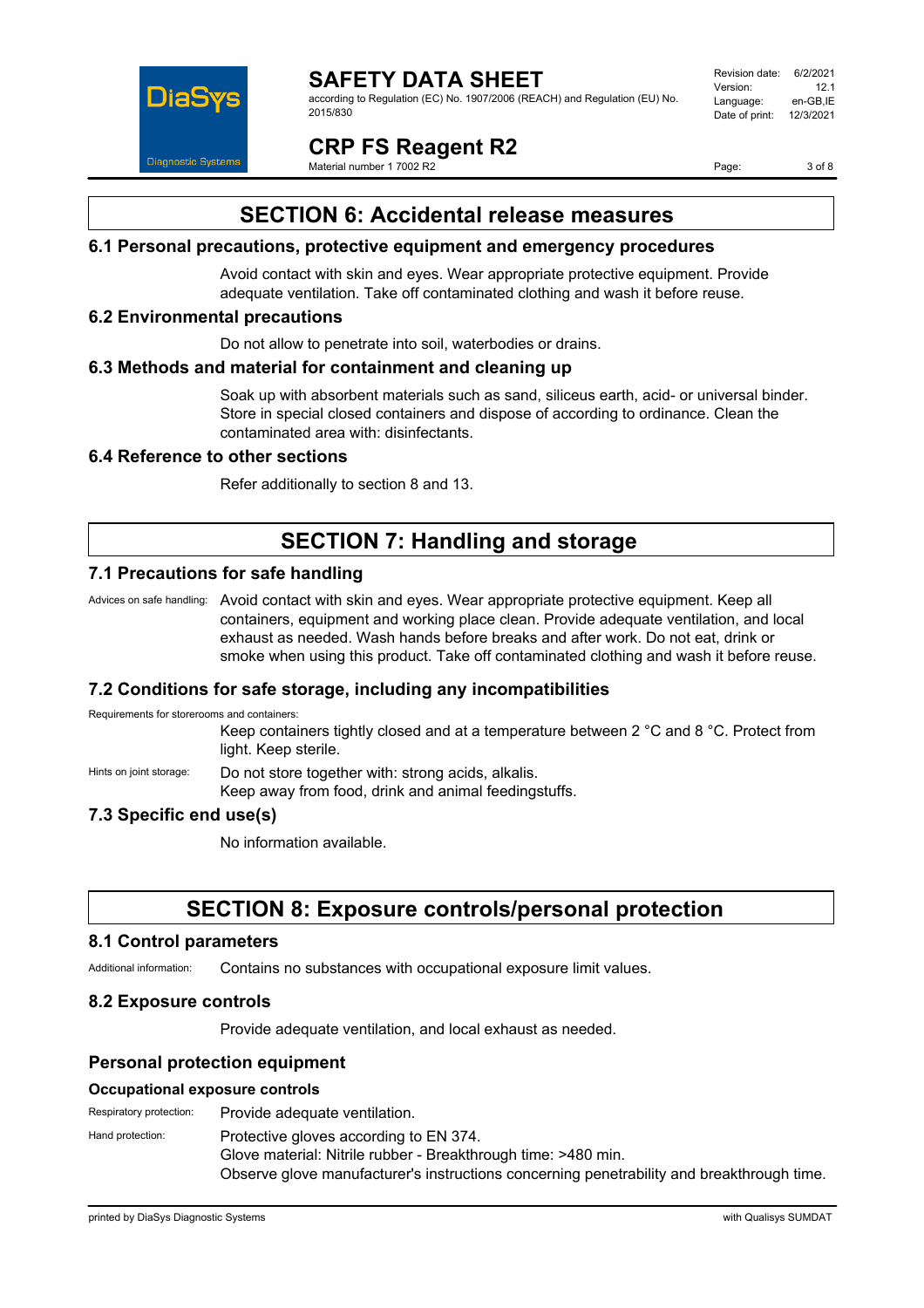

**CRP FS Reagent R2**

according to Regulation (EC) No. 1907/2006 (REACH) and Regulation (EU) No. 2015/830

#### Revision date: 6/2/2021<br>Version: 12.1 Version: 12.1<br>Language: en-GB,IE Language: Date of print: 12/3/2021

Page: 4 of 8

Eye protection: Tightly sealed goggles according to EN 166.

Material number 1 7002 R2

Body protection: Wear suitable protective clothing.

General protection and hygiene measures:

Avoid contact with skin and eyes. Take off contaminated clothing and wash it before reuse. When using do not eat, drink or smoke. Wash hands before breaks and after work.

#### **Environmental exposure controls**

Refer to "6.2 Environmental precautions".

## **SECTION 9: Physical and chemical properties**

### **9.1 Information on basic physical and chemical properties**

| Appearance:                              | Physical state at 20 °C and 101.3 kPa: liquid<br>Colour: colourless up to yellowish, clear |
|------------------------------------------|--------------------------------------------------------------------------------------------|
| Odour <sup>-</sup>                       | no characteristic odour                                                                    |
| Odour threshold:                         | No data available                                                                          |
| pH:                                      | at 25 °C: 8.0                                                                              |
| Melting point/freezing point:            | No data available                                                                          |
| Initial boiling point and boiling range: | No data available                                                                          |
| Flash point/flash point range:           | not combustible                                                                            |
| Evaporation rate:                        | No data available                                                                          |
| Flammability:                            | No data available                                                                          |
| Explosion limits:                        | No data available                                                                          |
| Vapour pressure:                         | No data available                                                                          |
| Vapour density:                          | No data available                                                                          |
| Density:                                 | at 20 °C: 1.015 g/mL                                                                       |
| Water solubility:                        | completely miscible                                                                        |
| Partition coefficient: n-octanol/water:  | No data available                                                                          |
| Auto-ignition temperature:               | No data available                                                                          |
| Decomposition temperature:               | No data available                                                                          |
| Viscosity, kinematic:                    | No data available                                                                          |
| Explosive properties:                    | No data available                                                                          |
| Oxidizing characteristics:               | No data available                                                                          |
|                                          |                                                                                            |

### **9.2 Other information**

Additional information: No data available

### **SECTION 10: Stability and reactivity**

### **10.1 Reactivity**

No data available

### **10.2 Chemical stability**

Stable under recommended storage conditions.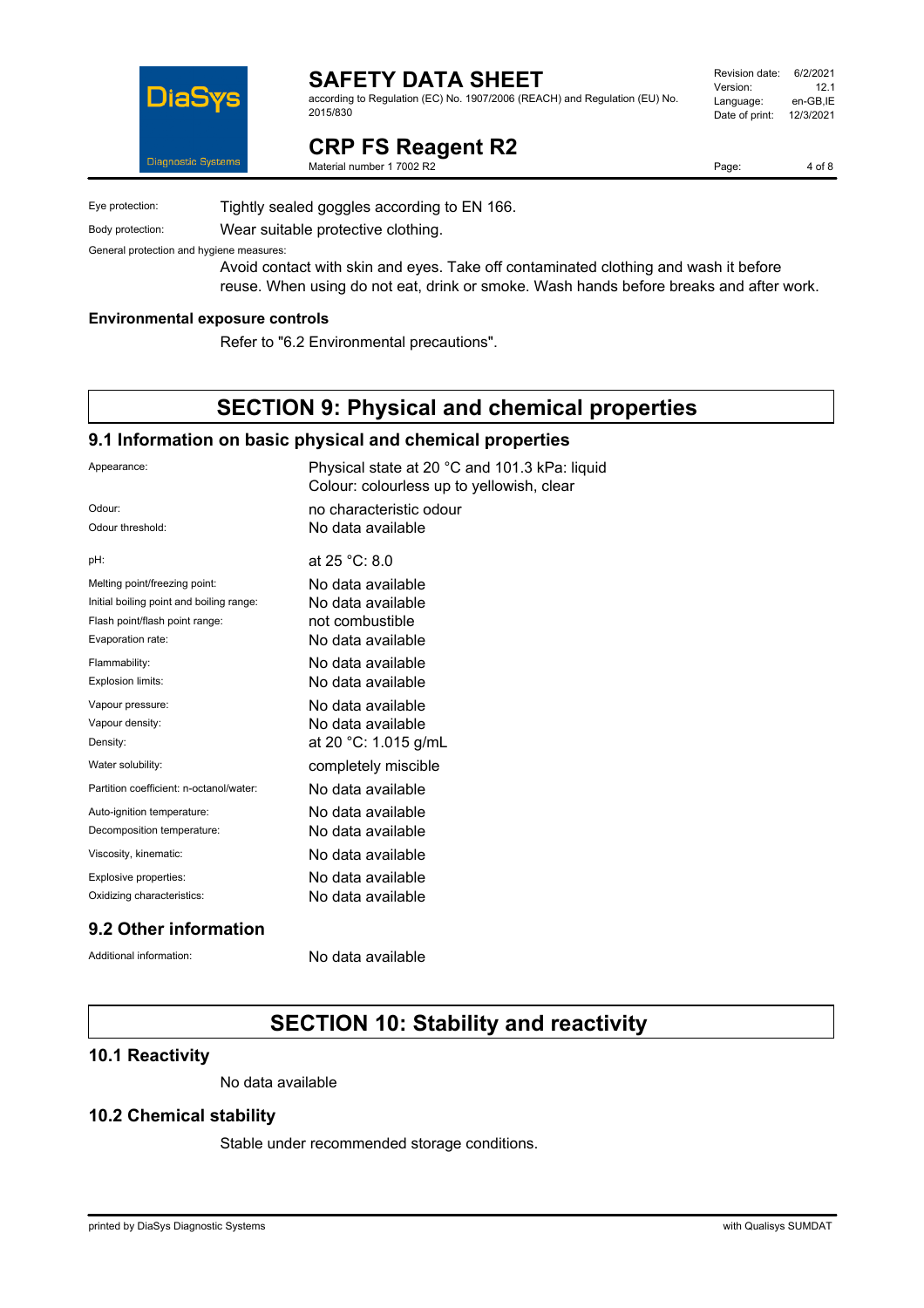

according to Regulation (EC) No. 1907/2006 (REACH) and Regulation (EU) No. 2015/830

#### Revision date: 6/2/2021<br>Version: 12.1 Version: 12.1<br>Language: en-GB,IE Language: Date of print: 12/3/2021

**CRP FS Reagent R2**

Material number 1 7002 R2

Page: 5 of 8

### **10.3 Possibility of hazardous reactions**

No hazardous reaction when handled and stored according to provisions.

### **10.4 Conditions to avoid**

Protect from frost, heat and sunlight.

#### **10.5 Incompatible materials**

Strong acids and alkalis

#### **10.6 Hazardous decomposition products**

No hazardous decomposition products when regulations for storage and handling are observed. Thermal decomposition: No data available

# **SECTION 11: Toxicological information**

### **11.1 Information on toxicological effects**

| Toxicological effects: | Acute toxicity (oral): Lack of data.                                                                                                                                                                                                              |
|------------------------|---------------------------------------------------------------------------------------------------------------------------------------------------------------------------------------------------------------------------------------------------|
|                        | Acute toxicity (dermal): Lack of data.                                                                                                                                                                                                            |
|                        | Acute toxicity (inhalative): Lack of data.                                                                                                                                                                                                        |
|                        | Skin corrosion/irritation: Lack of data.                                                                                                                                                                                                          |
|                        | Serious eye damage/irritation: Lack of data.                                                                                                                                                                                                      |
|                        | Sensitisation to the respiratory tract: Lack of data.                                                                                                                                                                                             |
|                        | Skin sensitisation: Lack of data.                                                                                                                                                                                                                 |
|                        | Germ cell mutagenicity/Genotoxicity: Lack of data.                                                                                                                                                                                                |
|                        | Carcinogenicity: Lack of data.                                                                                                                                                                                                                    |
|                        | Reproductive toxicity: Lack of data.                                                                                                                                                                                                              |
|                        | Effects on or via lactation: Lack of data.                                                                                                                                                                                                        |
|                        | Specific target organ toxicity (single exposure): Lack of data.                                                                                                                                                                                   |
|                        | Specific target organ toxicity (repeated exposure): Lack of data.                                                                                                                                                                                 |
|                        | Aspiration hazard: Lack of data.                                                                                                                                                                                                                  |
| Other information:     | Contains Sodium azide (0.95 g/L):<br>After resorption of toxic quantities: Headache, dizziness, nausea, cough, vomiting,<br>spasms, breathing paralysis, CNS disorders, low blood pressure, cardiovascular failure,<br>unconsciousness, collapse. |

### **SECTION 12: Ecological information**

### **12.1 Toxicity**

Further details: No data available

### **12.2 Persistence and degradability**

Further details: No data available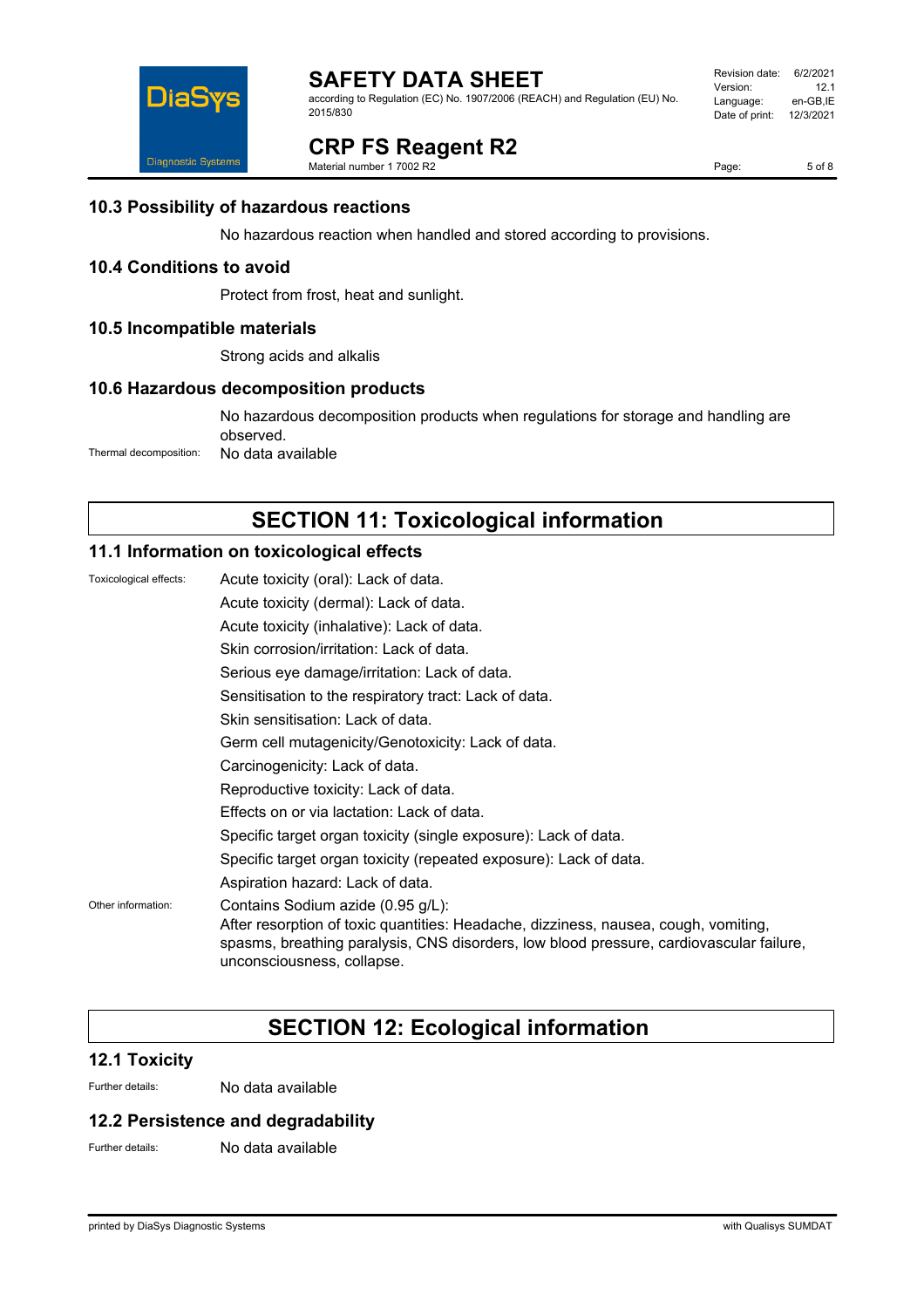

according to Regulation (EC) No. 1907/2006 (REACH) and Regulation (EU) No. 2015/830

#### Revision date: 6/2/2021<br>Version: 12.1 Version: 12.1<br>Language: en-GB,IE Language: Date of print: 12/3/2021

# **CRP FS Reagent R2**

Material number 1 7002 R2

Page: 6 of 8

**12.3 Bioaccumulative potential**

Partition coefficient: n-octanol/water:

No data available

### **12.4 Mobility in soil**

No data available

### **12.5 Results of PBT and vPvB assessment**

No data available

### **12.6 Other adverse effects**

General information: Do not allow to enter into ground-water, surface water or drains.

## **SECTION 13: Disposal considerations**

### **13.1 Waste treatment methods**

### **Product**

| Waste key number: | 16 05 06 <sup>*</sup> = Laboratory chemicals, consisting of or containing hazardous substances,<br>including mixtures of laboratory chemicals.<br>* = Evidence for disposal must be provided. |  |
|-------------------|-----------------------------------------------------------------------------------------------------------------------------------------------------------------------------------------------|--|
| Recommendation:   | Special waste. Dispose of waste according to applicable legislation.                                                                                                                          |  |
| Package           |                                                                                                                                                                                               |  |
| Waste key number: | $150102 =$ Plastic packaging                                                                                                                                                                  |  |
| Recommendation:   | Dispose of waste according to applicable legislation.                                                                                                                                         |  |

Non-contaminated packages may be recycled.

## **SECTION 14: Transport information**

### **14.1 UN number**

ADR/RID, IMDG, IATA-DGR:

not applicable

### **14.2 UN proper shipping name**

ADR/RID, IMDG, IATA-DGR:

Not restricted

### **14.3 Transport hazard class(es)**

ADR/RID, IMDG, IATA-DGR:

not applicable

### **14.4 Packing group**

ADR/RID, IMDG, IATA-DGR:

not applicable

### **14.5 Environmental hazards**

Marine pollutant: no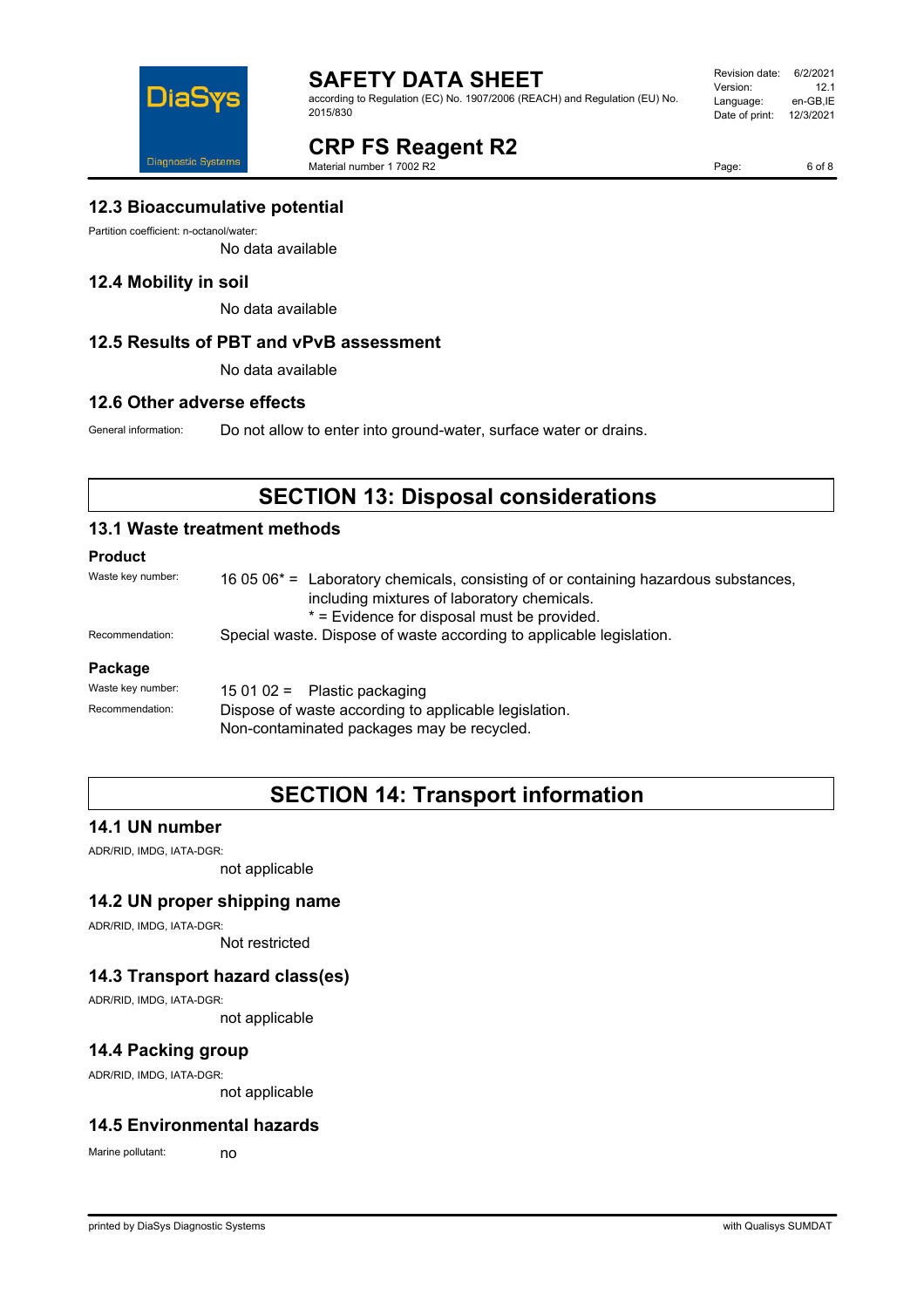

according to Regulation (EC) No. 1907/2006 (REACH) and Regulation (EU) No. 2015/830

#### Revision date: 6/2/2021 Version: 12.1<br>Language: en-GB IE Language: Date of print: 12/3/2021

**CRP FS Reagent R2**

Material number 1 7002 R2

Page: 7 of 8

### **14.6 Special precautions for user**

No dangerous good in sense of these transport regulations.

### **14.7 Transport in bulk according to Annex II of Marpol and the IBC Code**

No data available

# **SECTION 15: Regulatory information**

### **15.1 Safety, health and environmental regulations/legislation specific for the substance or mixture**

#### **National regulations - Great Britain**

Hazchem-Code:

No data available

### **15.2 Chemical Safety Assessment**

For this mixture a chemical safety assessment is not required.

## **SECTION 16: Other information**

### **Further information**

Abbreviations and acronyms:

ADN: European Agreement concerning the International Carriage of Dangerous Goods by Inland Waterways ADR: European Agreement concerning the International Carriage of Dangerous Goods by Road AS/NZS: Australian Standards/New Zealand Standards CAS: Chemical Abstracts Service CFR: Code of Federal Regulations CLP: Classification, Labelling and Packaging CNS: Central Nervous System DMEL: Derived minimal effect level DNEL: Derived no-effect level EC: European Community EN: European Standard EU: European Union IATA: International Air Transport Association IBC Code: International Code for the Construction and Equipment of Ships carrying Dangerous Chemicals in Bulk IMDG Code: International Maritime Dangerous Goods Code MARPOL: Maritime Pollution: The International Convention for the Prevention of Pollution from Ships OSHA: Occupational Safety and Health Administration PBT: Persistent, bioaccumulative and toxic PNEC: Predicted no-effect concentration REACH: Registration, Evaluation, Authorisation and Restriction of Chemicals RID: Regulations Concerning the International Carriage of Dangerous Goods by Rail vPvB: Very persistent and very bioaccumulative CNS: Central Nervous System